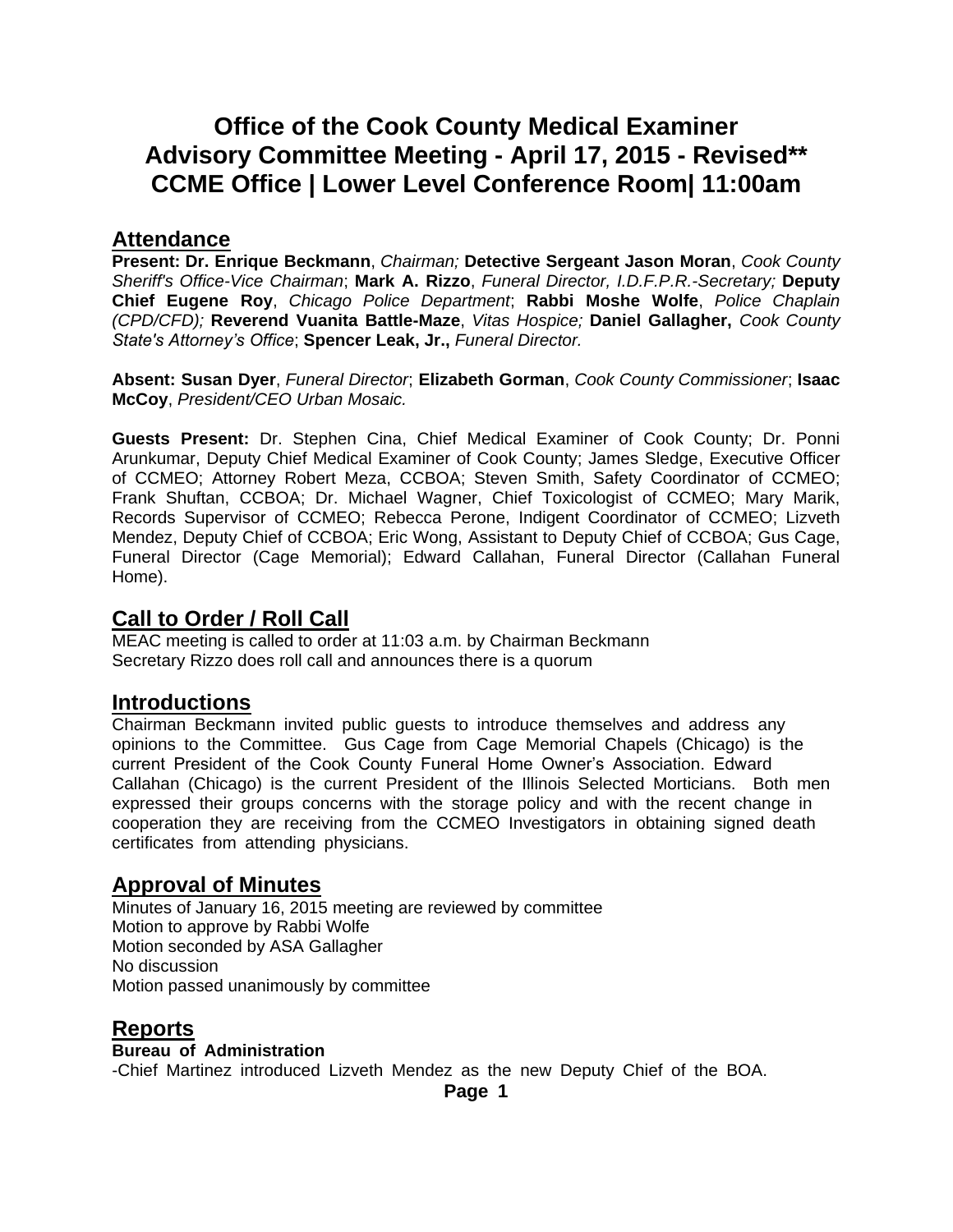-D/C Mendez related that she is in her fourth day on the job, been in government for over ten years, graduated with a B.A. from Notre Dame, and has worked out of Lisa Madigan's office.

-Chief Martinez related that she can still be contacted with any issues, but will be referring MEAC issues to D/C Mendez. She further related that in regards to the proposed amendment, until President Preckwinkle makes any decisions, the MEAC members are all status quo. There is still NO burial contract. Three interested vendors, but no commitments.

#### **Chairman**

-The chairman has had significant interaction with funeral directors since our last meeting in regards to their concerns about storage fees and death certificate policies. Susan Dyer and Dr. Cina have also participated in the interactions.

-Mr. Cage suggested a change in policy that would allow open meetings specifically between funeral directors and the CCMEO/MEAC regarding policy decisions.

-Dr. Cina encouraged continued conversation between himself, MEAC, and funeral directors.

-Mr. Callahan expressed concern to about fees charged to funeral directors who are attempting to provide a service to poor members of the community.

-Mr. Cage related that the fees went from \$350.00 to \$ 500.00.

#### **CCMEO**

-Dr. Cina congratulated Eugene Roy for being promoted to Deputy Chief of Detectives.

Introduced Chris Kalka as the new Chief of Investigations. Chris has been in law enforcement for 17 years working in violent crimes and as a medico-legal investigator.

Steven Smith will now focus on his role as Safety Coordinator due to new hire, Rebecca Perone. Ms. Perone will now be the full-time Indigent Coordinator. She comes from Indiana's Department of Child Services.

Thanks to Dr. Arunkumar for her work on the CCMEO Annual Report. Data from Jan. 1 to Aug. 10 2014 is the old system (Passport), while data from Aug. 11 - Dec. 31, 2014 is the new system (Lablynx). New case management system makes data collection easier, now tracking heroin overdoses and child homicide "hotspots" - handouts were made available.

Storage policy in effect with 250 racks and 25 carts, the census of 225 remains will halt storage cases. With the elimination of Public Aid monies since Jan. 2015, census must be protected especially as we head into summer months. CCMEO is aware that funeral homes may be reluctant to pick up remains due to lack of funds.

Dr. Cina related that there has been a change in policy in regards to unattended deaths. The age has changed from 50 to 60 years old for post-mortem examinations.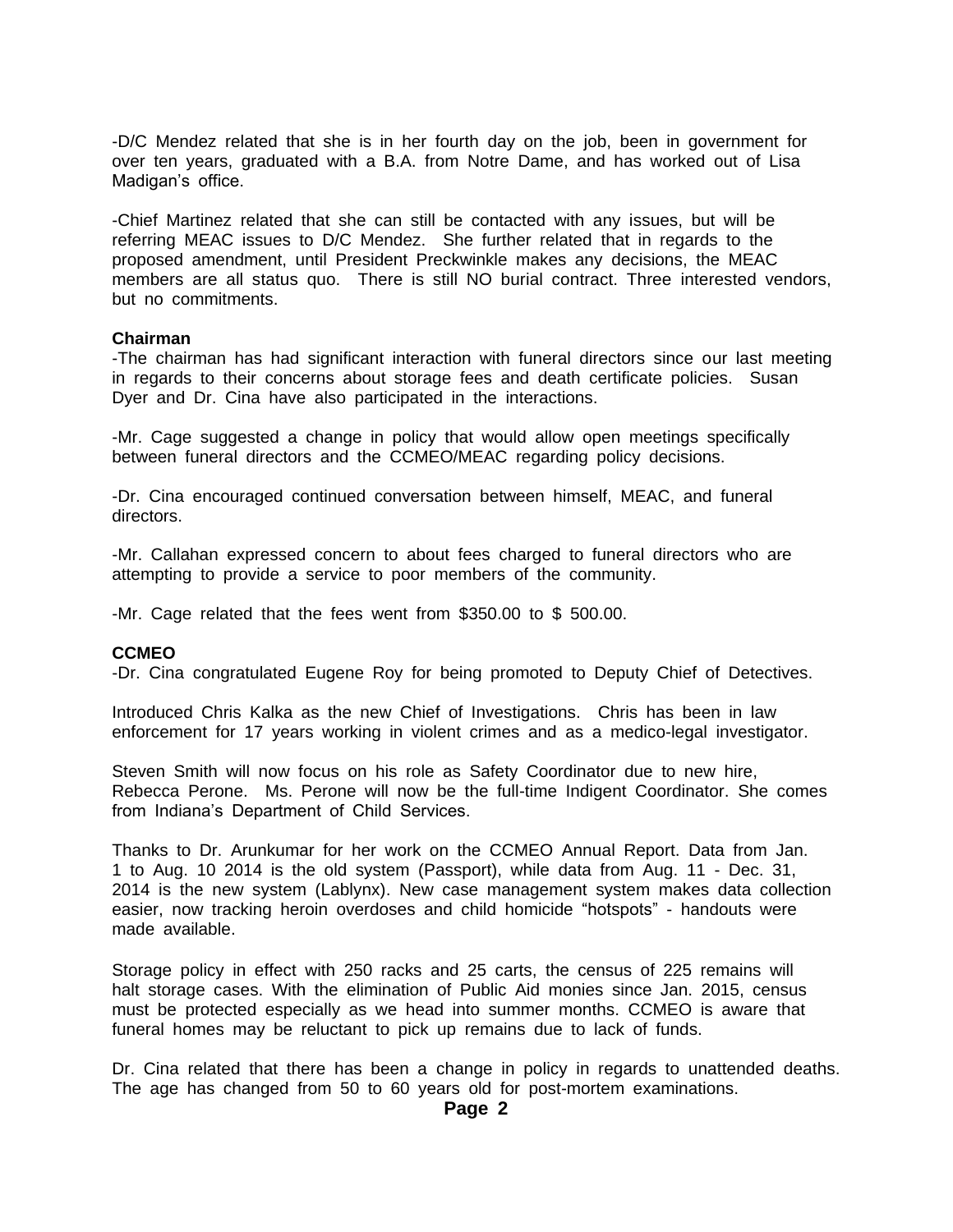The goal is to have investigators reach 200 scenes from the current 100 scenes.

Reminded everyone that a funeral director can still bring remains down to the CCME Office when they need a "courtesy" death certificate signed.

-Records Supervisor Marik related that nursing homes get two bills for storage and are "locked-out" after 45 days of not paying.

#### **Sub-Committees**

-Vice-Chairman Jason Moran (Cremation Chair)

There should be language in the cremation policy providing an option of burial so we are taking into account the wishes of the deceased who were opposed to cremation in life.

-Dr. Cina added that the CCMEO will be making a policy change to hold cremated remains for one year rather than two years. This change would be in line with the current laws for funeral home/directors. Seeing that only 10% of families are picking up the cremated remains, storage space will fill up quickly.

-Vice-Chairman Moran adds that that is more of reason to have a burial option because the abandoned cremains will require a final disposition.

### **Old/New Business**

#### -Dr. Cina

With regards to previous discussions about a "county morgue", there is cooler space at Oak Forest Hospital that can hold 25-30 remains. It needs about 24 hours to cool to appropriate storage temperature. In the event of a Mass Fatality, Dr. Cina we have access to Northwestern Memorial Hospital's cooler with an additional 24 spaces. It is beyond the scope of the CCME to create a "free-standing" county cooler.

#### -Mr.Cage

Can we find a workable solution to the storage situation before it becomes a health issue?

#### -Mr. Callahan

We need to educate the public as to what is going on with these social hazards of having no place to store remains.

#### -Secretary Rizzo

Put burden on nursing homes to capture pre-need dollars for the patient's funeral expenses at the time of admission, as well as obtaining current next-of-kin records. Nursing homes should also have cold rooms, as they did in the past.

#### -Chairman Beckmann

MEAC is not in a position to resolve issues at the State level. Eugene Roy agrees, and relates that smaller meetings should be held like the one with the funeral directors to discuss specific concerns and create solutions.